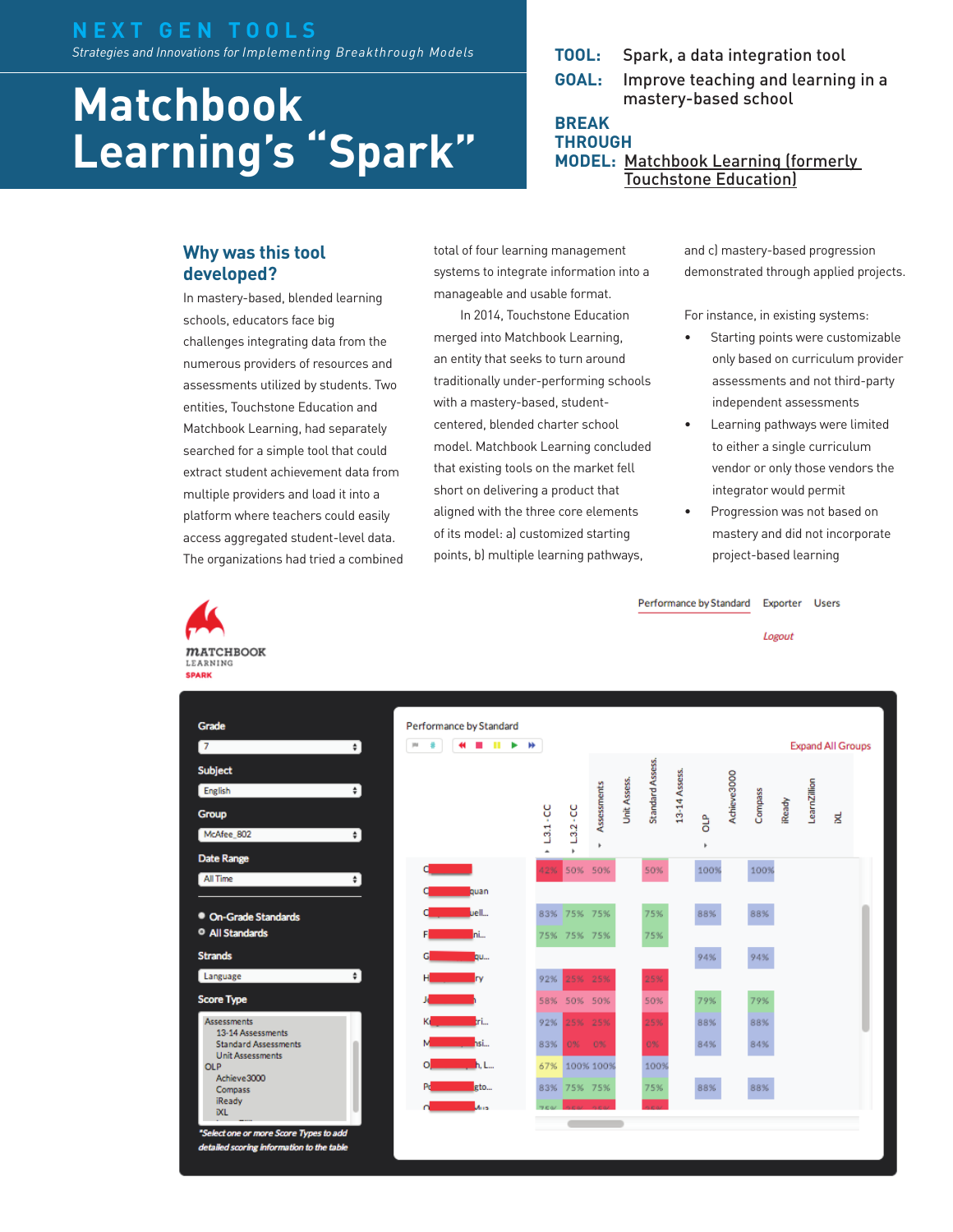Matchbook Learning had a choice: truncate its vision of being truly centered around the needs of students only to the extent that a third-party data tool would allow OR build a tool that would not compromise on its student-centered vision. Matchbook Learning chose to develop Spark—an evolving data tool that analyzes student achievement based on multiple points of learning data from online resource and assessment providers—to serve the changing, unique needs of Matchbook Learning's educational environment.

"We couldn't find a tool on the market that matched our vision for our classrooms," said Al Motley, Chief Technology Officer at Matchbook Learning. "Instead of adapting our school model to the capabilities of existing data tools, we designed a tool that would be as flexible as we are with our learning environment."

The tool is being implemented first at Merit Prep Newark—a school founded in 2012 with less than 100 low-income and under-performing sixth graders. Merit Prep now serves about 320 students grouped in sixth through eighth grade cohorts of about 80 students each, taught in blended learning classrooms.

#### **How is it different?**

In Merit Prep Newark's blended environment, students use online learning and assessment resources from numerous providers. Unlike most technology on the market, Spark aggregates assessment data from those various providers on a daily basis. If a student completes assessments or content in Illuminate, Compass Learning, eScience3000, or another program, all of the data rolls into Spark. Algorithms within Spark collect, analyze, and organize the scores to



provide teachers with a one-stop view of a student's proficiency. Teachers can see a student's overall proficiency on every Common Core State Standard based on all assessments—and on each individual provider's assessments.

Spark currently doesn't have as many features as other popular data analytics tools, and this is purposeful. "We knew that we needed a tool to match our unique environment, but we also knew that it would be difficult to build something that was both smart and inexpensive," Motley said. "So we focused on building a really solid foundation that addressed our immediate needs but could grow as we did."

#### **What is the advantage for students?**

Because Spark reflects Matchbook Learning's educational philosophy, the technology supports teachers' key pedagogical decisions such as a) where learners start, b) what the learning pathways are, c) how mastery will be demonstrated, captured, and reported, and d) how dynamic grouping will occur for small group instruction. Spark saves teachers the time that it would take to aggregate the data for each

student (estimated between 15 and 75 minutes for each student). Teachers instead use that time to facilitate learning in the classroom, to use small group instruction to go deeper into instructional units, or to provide connections across subjects.

Currently, Spark is aligned to the Common Core State Standards. Motley said they couldn't find any data tools on the market that supported masterybased grading for those standards. Other standards can be added to Spark based on what works best for Merit Prep's students.

#### **How does it improve learning?**

Spark presents student achievement data in percentages and as icons representing performance bands (i.e., 10-30%, 40-60%, etc.). The icons include play, fast forward, rewind, pause, double fast forward, and double rewind. This approach gives teachers an easy way to decide which students might best be grouped together in instructional cohorts for small group instruction, or whether students could benefit from one-on-one instructional time. Strategic grouping gives students the opportunity to be challenged by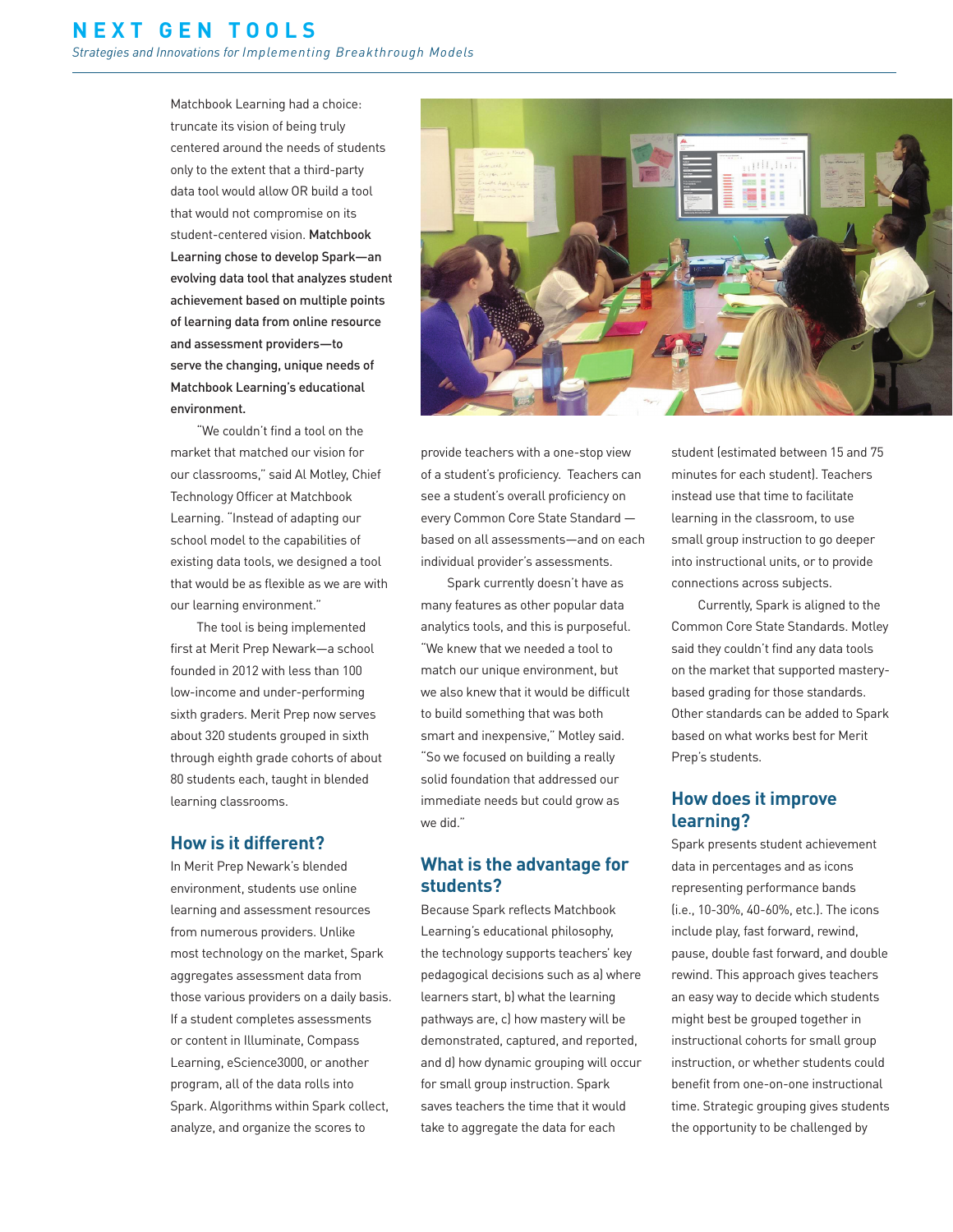and/or supported by their peers. Spark not only provides the data to inform these decisions, but also tracks the assignment of students to groups, and the assignment of groups to teachers.

### **What is the advantage for instructors and administrators?**

Spark has the capacity to be a onestop-shop for teachers to input many kinds of student-level data. The tool will eventually become a repository for attendance records, behavior records, teacher feedback, and other useful information. Spark is also central to Matchbook Learning's weekly professional development sessions. The data help teachers plan for the next week and direct teaching approaches. Spark also provides Matchbook Learning a way to scale its model to future schools, both those managed by Matchbook Learning and others that replicate its school model. Spark collects achievement data that helps educators refine their practices and improves the quality of the whole model as it scales. Matchbook Learning plans to implement Spark in all of its schools in the fall of 2015.

**14** Instead of adapting our school model to the *school model to the capabilities of existing data tools, we designed a tool that would be as flexible as we are with our learning environment.* **"Al Motley,** *Chief Technology Officer*

#### **What are the challenges?**

Motley said that the greatest challenge was aggregating data from multiple providers whose systems all had different complexity, access, and data capabilities. "There was no standardization or regulation to help

ensure that the data would be exported in a particular format," he said. The team worked for many months to convince providers that even though Merit Prep was a small school, creating a data export for Spark would ultimately blaze the path for other schools to make similar requests.

"Even though we were a small account, and this type of functionality wasn't in the providers' roadmaps, we were successful in building a model that will ultimately benefit educators in the long term," Motley said. To other schools looking to aggregate data from multiple providers, he suggests starting early to build relationships with providers—this improves the likelihood that they will dedicate resources to development and maintenance of the project.

#### **What's next?**

Spark was designed to easily accommodate new features, and in a future iteration, students will be allowed to log into Spark to track their progress. Matchbook Learning hopes that this will help build student ownership of learning and serve as a motivational factor in student engagement. Also, all student activity will become accessible to families through Spark, which will present student achievement in a way that is unique to Matchbook Learning's school model.

Matchbook Learning is also planning to integrate teacher coaching and observation data through Spark, with the ability to better support and coach teachers based on student achievement data aligned to changes they have made in their instructional practices. These data are the result of observing teachers 40 times per year and offering 20 coaching sessions per year to support them. "Aggregating this data in Spark has shown to be extremely valuable to boosting

student performance and teacher best practices," Motley said.

In addition, Matchbook Learning will work with a data design and product development company to improve Spark based on teacher, student, and parent feedback.